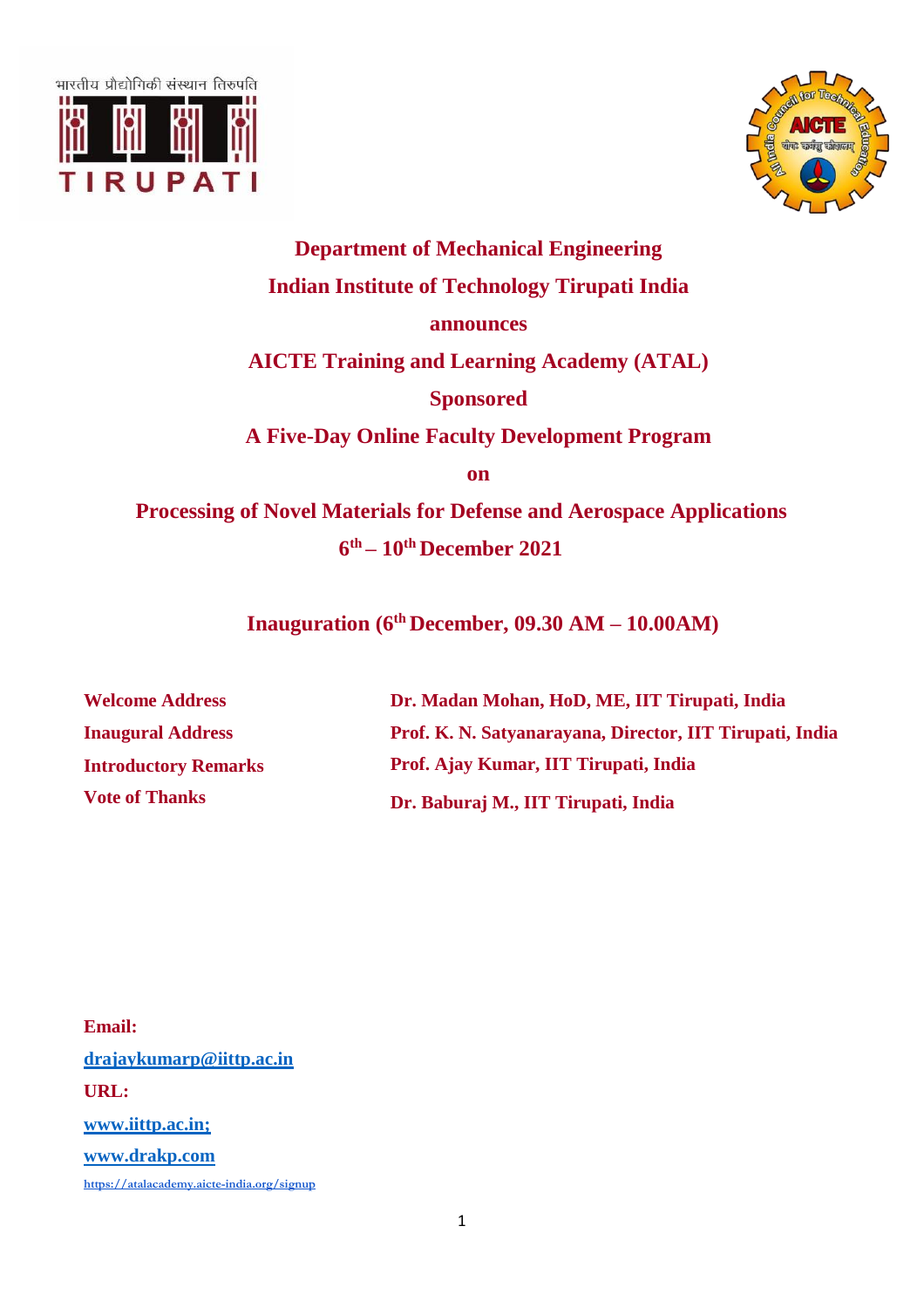| <b>Session-wise Tentative Schedule (IST)</b>                                                                                  |                                                                                          |  |  |
|-------------------------------------------------------------------------------------------------------------------------------|------------------------------------------------------------------------------------------|--|--|
| <b>Inaugural Function</b>                                                                                                     | 09.30 AM-10.00 AM                                                                        |  |  |
| <b>Monday, 06/12/2021</b>                                                                                                     |                                                                                          |  |  |
| <b>Topic</b>                                                                                                                  | <b>Duration</b>                                                                          |  |  |
| Additive manufacturing for aerospace and<br>defence applications                                                              | $10.00$ AM $- 11.30$ AM<br>Dr. D.V. Kiran, IIT Tirupati, India                           |  |  |
| Processing of porous ceramics and<br>interpenetrating metal/ceramic composites for<br>aerospace applications                  | $11.30$ AM $- 01.00$ PM<br>Dr.-Ing. Siddhartha Roy, IIT Kharagpur,<br>India              |  |  |
| <b>Lunch Break</b> (01:00 PM-02:00 PM)                                                                                        |                                                                                          |  |  |
| Titanium alloys for aerospace applications                                                                                    | 03.00 PM $-$ 05.00 PM<br>Dr. K.S. Suresh, IIT Roorkee, India                             |  |  |
| New frontiers in lightweight composites enabled<br>by additive manufacturing                                                  | $05.00$ PM $- 06.15$ PM<br>Prof. Nikhil Gupta, NYU USA                                   |  |  |
| <b>Tuesday, 07/12/2021</b>                                                                                                    |                                                                                          |  |  |
| <b>Topic</b>                                                                                                                  | <b>Duration</b>                                                                          |  |  |
| Flash sintering: A novel way to process<br>ceramics                                                                           | $09.00AM - 11.00 AM$<br>Dr. Devinder Yadav, IIT Patna, India                             |  |  |
| Potential of Casting on Enhancing Structural<br>Efficiency of Magnesium Alloy for Defense and<br><b>Aerospace Application</b> | $11.00$ AM $- 01.00$ PM<br>Dr. Biranchi Narayan Sahoo, NIT Surat,<br>India               |  |  |
| <b>Lunch Break</b> $(01:00 \text{ PM} - 02:00 \text{ PM})$                                                                    |                                                                                          |  |  |
| Multi-Scale manufacturing of composites -<br>coupons to structures                                                            | 02.00 PM $-$ 04.00 PM<br>Dr. Subbareddy Daggumati, IIT Tirupati<br>India                 |  |  |
| <b>Wednesday, 08/12/2021</b>                                                                                                  |                                                                                          |  |  |
| Novel Rheological Fluids to Finish Simple to<br><b>Complex Surface Features</b>                                               | $09.00$ AM $- 11.00$ AM<br>Dr. Ravi Sankar M., IIT Tirupati, India                       |  |  |
| Processing, properties and aerospace<br>applications of different classes of Titanium<br>alloys                               | $11.00$ AM $- 01.00$ PM<br>Dr. Amit Bhattacharjee DMRL Scientist G,<br><b>DRDO</b> India |  |  |
| <b>Lunch Break</b> $(01:00 \text{ PM} - 02:00 \text{ PM})$                                                                    |                                                                                          |  |  |
| Smart manufacturing of aerospace light alloys<br>products through digital twin concept                                        | 02.00 PM $-$ 04.00 PM<br>Dr. EL MANSORI Mohamed, Texas A&M<br><b>USA</b>                 |  |  |
| Recent Developments in the Lightweight<br>Materials for Aerospace and Defense<br>Applications                                 | 04.00 PM-06.00 PM<br>Dr. Chandra Shekhar Perugu, IISc<br><b>Bangalore India</b>          |  |  |